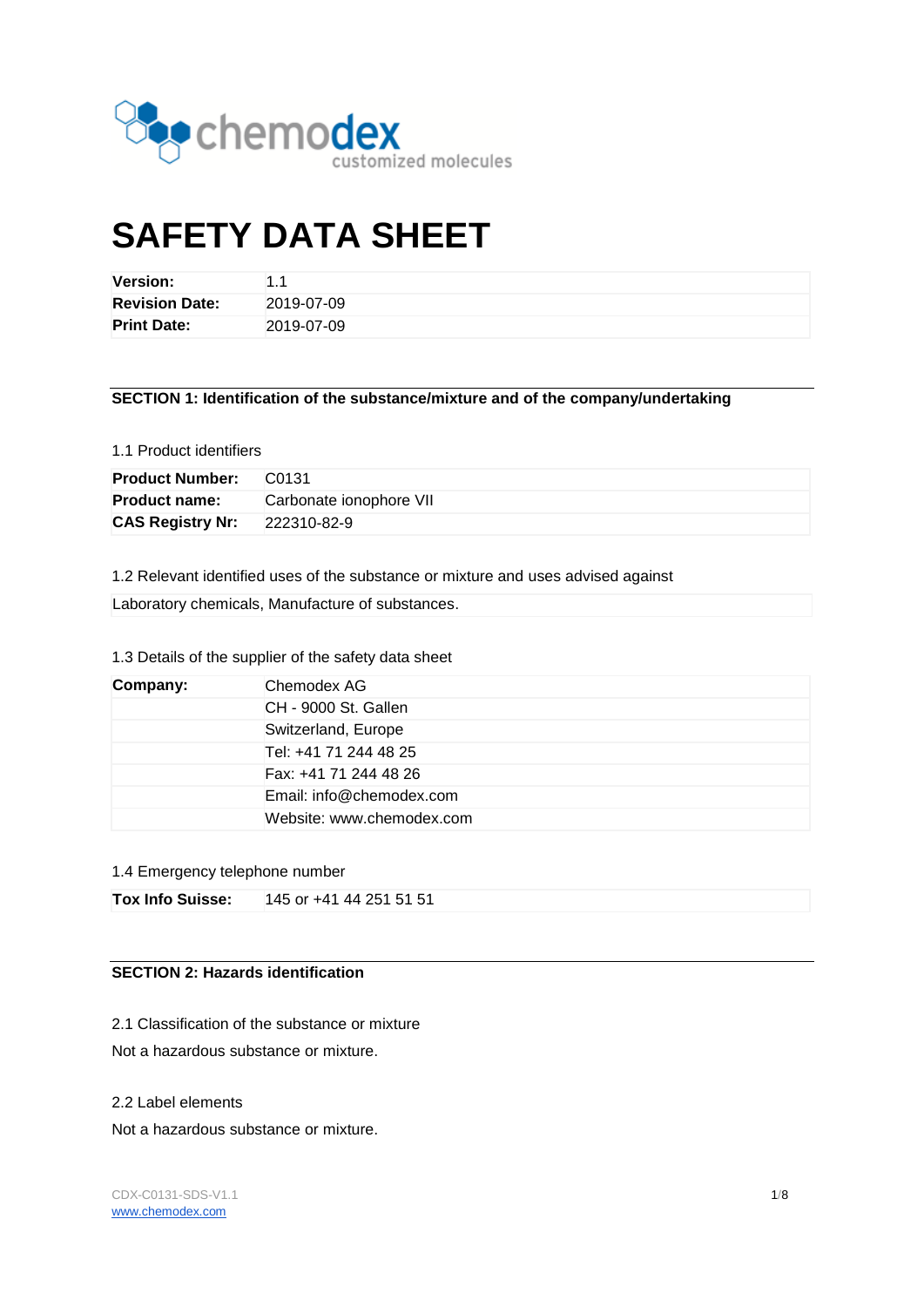Supplemental Hazard Statements: none

#### **SECTION 3: Composition/information on ingredients**

3.1 Substances

| Synonyms:                            | N, N-Dioctyl-3alpha, 12alpha-bis (4-trifluoroacetylbenzoyloxy)-5beta-cholan-24-<br>amide |
|--------------------------------------|------------------------------------------------------------------------------------------|
| <b>Mol. Formula:</b>                 | C58H79F6NO7                                                                              |
| Mol. Weight:                         | 1016.24 $q/mol$                                                                          |
| <b>CAS Registry No.: 222310-82-9</b> |                                                                                          |

No components need to be disclosed according to the applicable regulations.

#### **SECTION 4: First aid measures**

4.1 Description of first aid measures

# **General advice**

| Consult a physician. Show this safety data sheet to the doctor in attendance.              |
|--------------------------------------------------------------------------------------------|
| If inhaled                                                                                 |
| If breathed in, move person into fresh air. If not breathing, give artificial respiration. |
| In case of skin contact                                                                    |
| Wash off with soap and plenty of water.                                                    |
| In case of eye contact                                                                     |
| Rinse thoroughly with plenty of water for at least 15 minutes.                             |
| If swallowed                                                                               |
| Never give anything by mouth to an unconscious person. Rinse mouth with water.             |

4.2 Most important symptoms and effects, both acute and delayed

The most important known symptoms and effects are described in the labelling (see section 2.2) and/or in section 11

4.3 Indication of any immediate medical attention and special treatment needed

No data available

#### **SECTION 5: Firefighting measures**

#### 5.1 Extinguishing media

Use water spray, alcohol-resistant foam, dry chemical or carbon dioxide.

#### 5.2 Special hazards arising from the substance or mixture

Carbon oxides, Nitrogen oxides (NOx), Hydrogen fluoride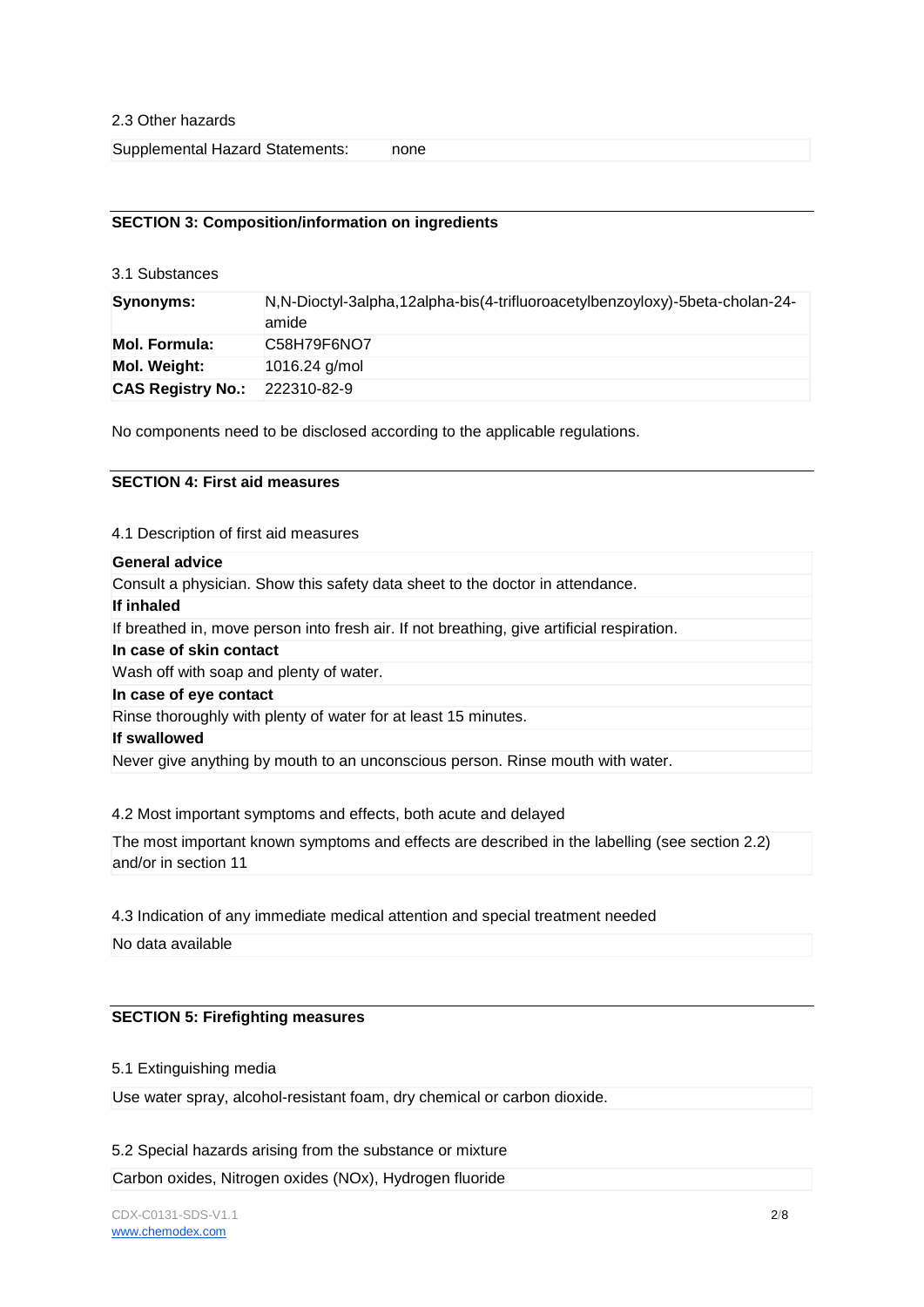#### 5.3 Advice for firefighters

Wear self contained breathing apparatus for fire fighting if necessary.

5.4 Further information

No data available

# **SECTION 6: Accidental release measures**

6.1 Personal precautions, protective equipment and emergency procedures

Use personal protective equipment. Avoid dust formation. Avoid breathing vapours, mist or gas. Ensure adequate ventilation. Evacuate personnel to safe areas. Avoid breathing dust. For personal protection see section 8.

6.2 Environmental precautions

Do not let product enter drains.

# 6.3 Methods and material for containment and cleaning up

Pick up and arrange disposal without creating dust. Sweep up and shovel. Keep in suitable, closed containers for disposal.

#### 6.4 Reference to other sections

For disposal see section 13.

# **SECTION 7: Handling and storage**

#### 7.1 Precautions for safe handling

Avoid contact with skin and eyes. Avoid formation of dust and aerosols. Provide appropriate exhaust ventilation at places where dust is formed. Normal measures for preventive fire protection. For precautions see section 2.2.

# 7.2 Conditions for safe storage

Keep container tightly closed in a dry and well-ventilated place. Protect from light and moisture. Store at +4°C.

# 7.3 Specific end use(s)

Apart from the uses mentioned in section 1.2 no other specific uses are stipulated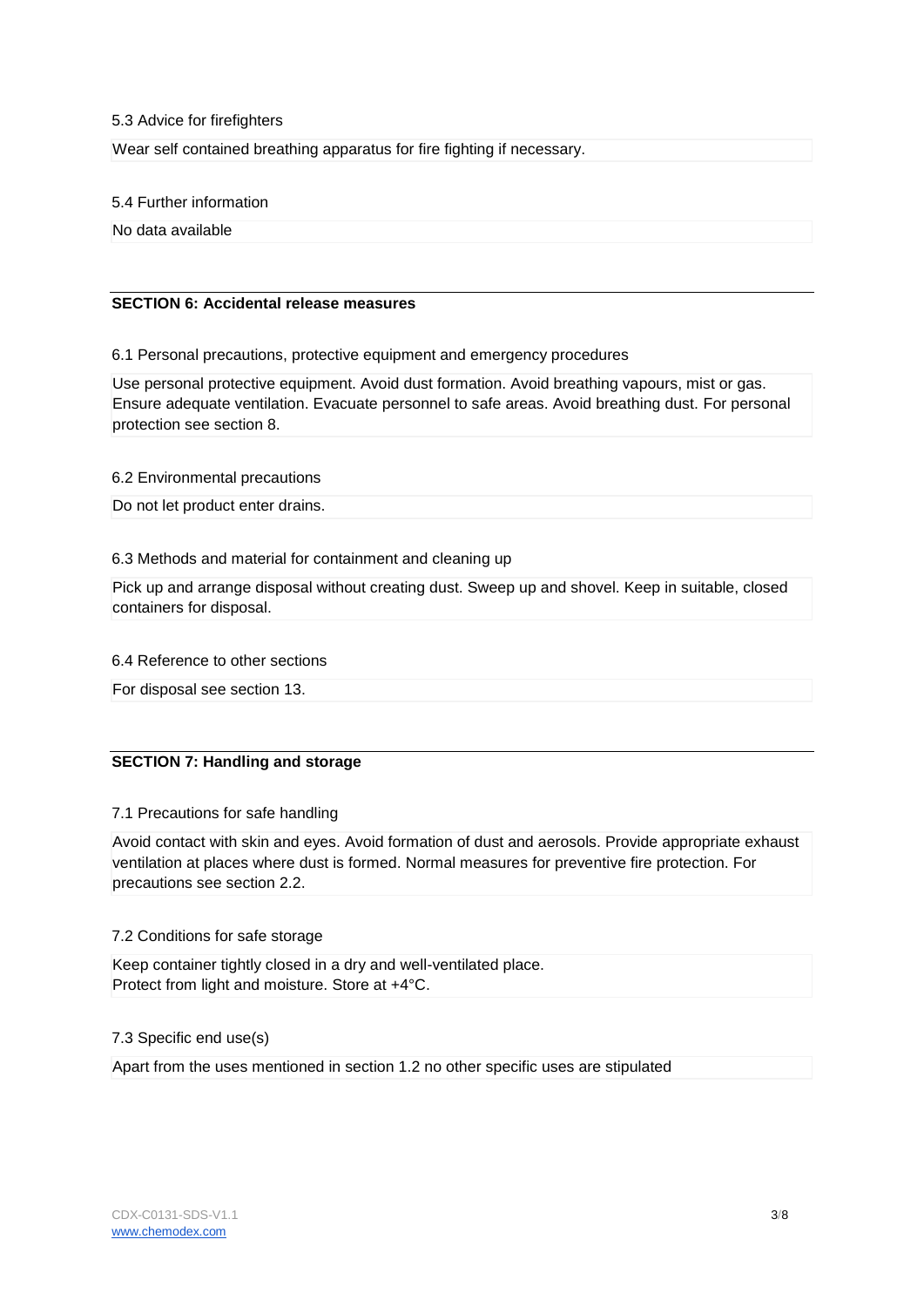### **SECTION 8: Exposure controls/personal protection**

#### 8.1 Control parameters

#### **Components with workplace control parameters**

Contains no substances with occupational exposure limit values.

#### 8.2 Exposure controls

# **Appropriate engineering controls**

Handle in accordance with good industrial hygiene and safety practice. Wash hands before breaks and at the end of workday.

### **Personal protective equipment**

#### **Eye/face protection**

Safety glasses with side-shields conforming to EN166 Use equipment for eye protection tested and approved under appropriate government standards such as NIOSH (US) or EN 166(EU).

# **Skin protection**

Handle with gloves. Gloves must be inspected prior to use. Use proper glove removal technique (without touching glove's outer surface) to avoid skin contact with this product. Dispose of contaminated gloves after use in accordance with applicable laws and good laboratory practices. Wash and dry hands.

If used in solution, or mixed with other substances, and under conditions which differ from EN 374, contact the supplier of the CE approved gloves. This recommendation is advisory only and must be evaluated by an industrial hygienist and safety officer familiar with the specific situation of anticipated use by our customers. It should not be construed as offering an approval for any specific use scenario.

# **Body Protection**

impervious clothing, The type of protective equipment must be selected according to the concentration and amount of the dangerous substance at the specific workplace.

#### **Respiratory protection**

For nuisance exposures use type P95 (US) or type P1 (EU EN 143) particle respirator.For higher level protection use type OV/AG/P99 (US) or type ABEK-P2 (EU EN 143) respirator cartridges. Use respirators and components tested and approved under appropriate government standards such as NIOSH (US) or CEN (EU).

#### **Control of environmental exposure**

Do not let product enter drains.

# **SECTION 9: Physical and chemical properties**

|  |  |  |  | 9.1 Information on basic physical and chemical properties |  |
|--|--|--|--|-----------------------------------------------------------|--|
|--|--|--|--|-----------------------------------------------------------|--|

| a)           | Appearance:                          | White crystals    |
|--------------|--------------------------------------|-------------------|
| b)           | Odour:                               | No data available |
| $\mathsf{C}$ | <b>Odour Threshold:</b>              | No data available |
| d)           | pH:                                  | No data available |
| e)           | <b>Melting point/freezing point:</b> | No data available |
| f)           | <b>Boiling point</b>                 | No data available |
| g)           | Flash point:                         | No data available |
| h)           | <b>Evaporation rate:</b>             | No data available |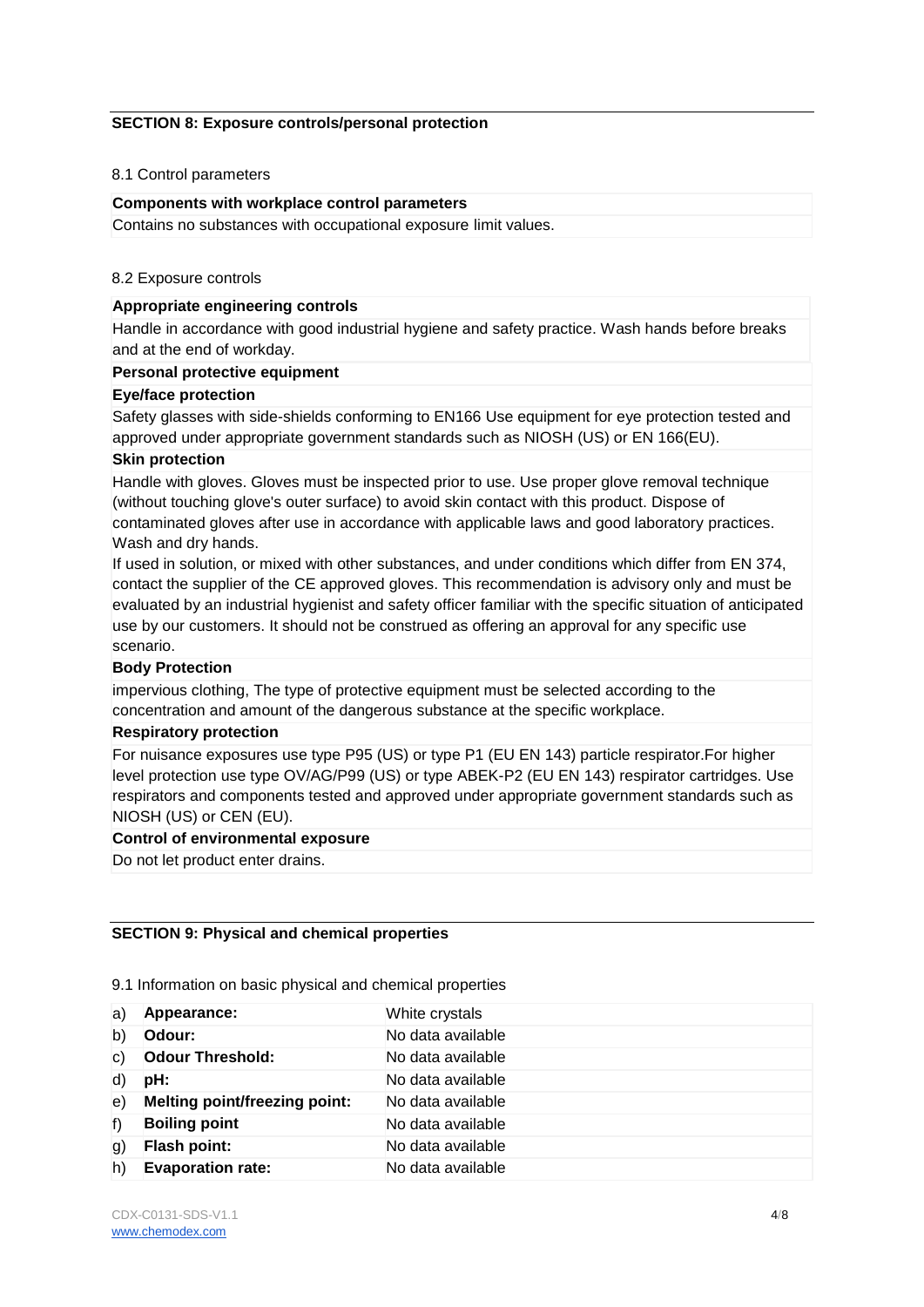| i)      | Flammability (solid, gas):       | No data available               |
|---------|----------------------------------|---------------------------------|
| j)      | Upper/lower flammability or      |                                 |
|         | explosive limits:                | No data available               |
| k)      | Vapour pressure:                 | No data available               |
| $\vert$ | Vapour density:                  | No data available               |
| m)      | <b>Relative density:</b>         | No data available               |
| n)      | Solubility:                      | Soluble in acetone or methanol. |
| O)      | <b>Partition coefficient (n-</b> |                                 |
|         | octanol/water):                  | No data available               |
| p)      | Auto-ignition temperature:       | No data available               |
| q)      | Decomposition temperature:       | No data available               |
| r)      | <b>Viscosity:</b>                | No data available               |
| S)      | <b>Explosive properties:</b>     | No data available               |
| t)      | <b>Oxidizing properties:</b>     | No data available               |

#### 9.2 Other information

No data available

# **SECTION 10: Stability and reactivity**

## 10.1 Reactivity

# No data available

10.2 Chemical stability

Stable for at least 2 years under recommended storage conditions.

# 10.3 Possibility of hazardous reactions

#### No data available

#### 10.4 Conditions to avoid

No data available

# 10.5 Incompatible materials

Strong oxidizing agents

## 10.6 Hazardous decomposition products

Hazardous decomposition products formed under fire conditions. - Carbon oxides, Nitrogen oxides (NOx), Hydrogen fluoride Other decomposition products - No data available In the event of fire: see section 5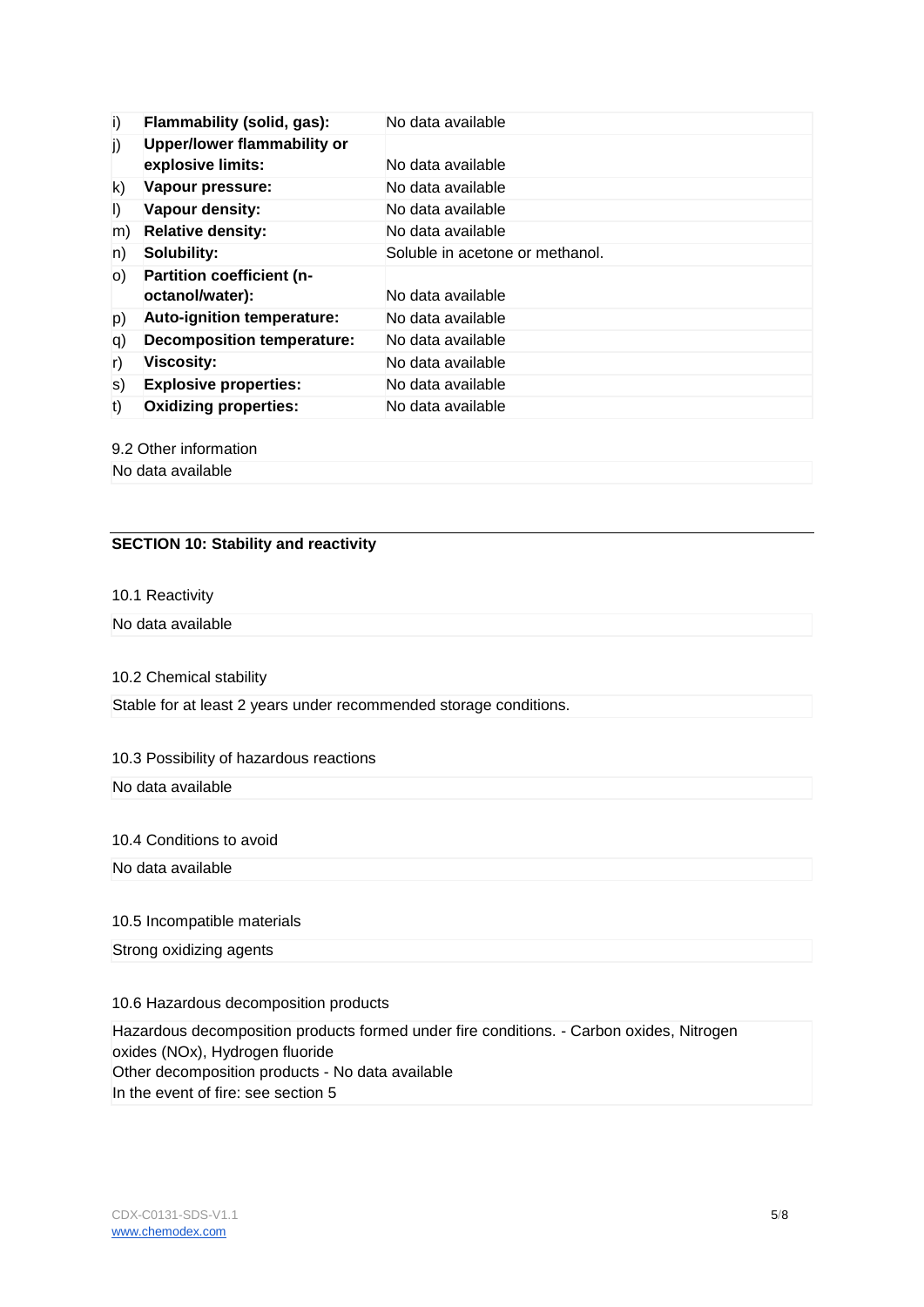# **SECTION 11: Toxicological information**

11.1 Information on toxicological effects

| No data available<br><b>Skin corrosion/irritation</b><br>No data available<br>Serious eye damage/eye irritation<br>No data available                                |
|---------------------------------------------------------------------------------------------------------------------------------------------------------------------|
|                                                                                                                                                                     |
|                                                                                                                                                                     |
|                                                                                                                                                                     |
|                                                                                                                                                                     |
|                                                                                                                                                                     |
| Respiratory or skin sensitisation                                                                                                                                   |
| No data available                                                                                                                                                   |
| <b>Germ cell mutagenicity</b>                                                                                                                                       |
| No data available                                                                                                                                                   |
| Carcinogenicity                                                                                                                                                     |
| IARC:<br>No component of this product present at levels greater than or equal to 0.1% is identified<br>as probable, possible or confirmed human carcinogen by IARC. |
| No component of this product present at levels greater than or equal to 0.1% is identified<br>ACGIH:<br>as a carcinogen or potential carcinogen by ACGIH.           |
| No component of this product present at levels greater than or equal to 0.1% is identified<br>NTP:<br>as a known or anticipated carcinogen by NTP.                  |
| No component of this product present at levels greater than or equal to 0.1% is identified<br>OSHA:<br>as a carcinogen or potential carcinogen by OSHA.             |
| <b>Reproductive toxicity</b>                                                                                                                                        |
| No data available                                                                                                                                                   |
| Specific target organ toxicity - single exposure                                                                                                                    |
| No data available                                                                                                                                                   |
| Specific target organ toxicity - repeated exposure                                                                                                                  |
| No data available                                                                                                                                                   |
| <b>Aspiration hazard</b>                                                                                                                                            |
| No data available                                                                                                                                                   |
| <b>Additional Information</b>                                                                                                                                       |
| <b>RTECS: Not available</b>                                                                                                                                         |

# **SECTION 12: Ecological information**

12.1 Toxicity

No data available

## 12.2 Persistence and degradability

No data available

## 12.3 Bioaccumulative potential

No data available

## 12.4 Mobility in soil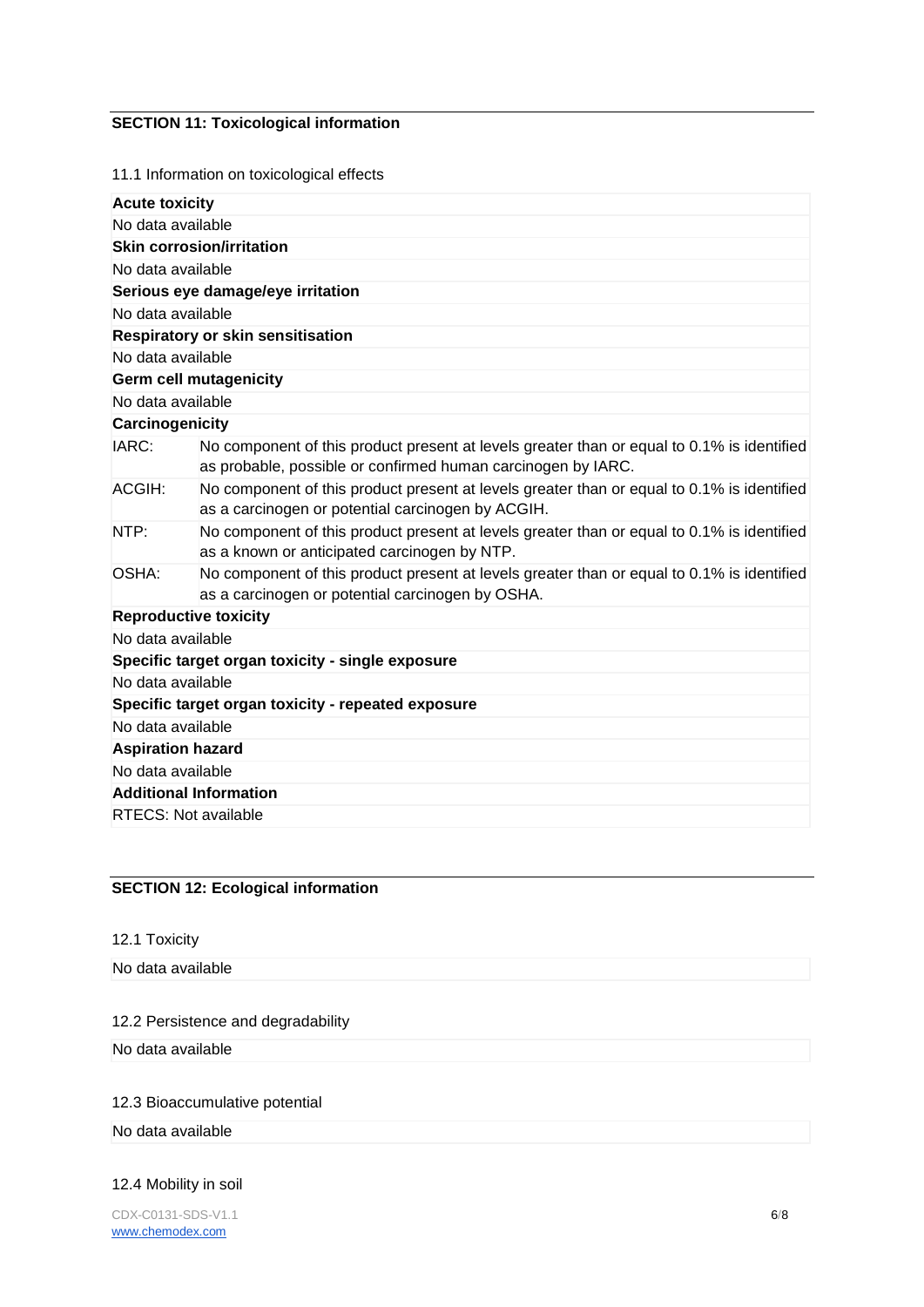No data available

#### 12.5 Results of PBT and vPvB assessment

PBT/vPvB assessment not available as chemical safety assessment not required/not conducted

12.6 Other adverse effects

No data available

## **SECTION 13: Disposal considerations**

13.1 Waste treatment methods

#### **Product**

Offer surplus and non-recyclable solutions to a licensed disposal company. Contact a licensed professional waste disposal service to dispose of this material.

# **Contaminated packaging**

Dispose of as unused product.

#### **SECTION 14: Transport information**

#### DOT (US)

Not dangerous goods

#### IMDG

Not dangerous goods

# IATA

Not dangerous goods

#### **SECTION 15: Regulatory information**

# **SARA 302 Components**

No chemicals in this material are subject to the reporting requirements of SARA Title III, Section 302.

#### **SARA 313 Components**

This material does not contain any chemical components with known CAS numbers that exceed the threshold (De Minimis) reporting levels established by SARA Title III, Section 313.

# **SARA 311/312 Hazards**

No SARA Hazards